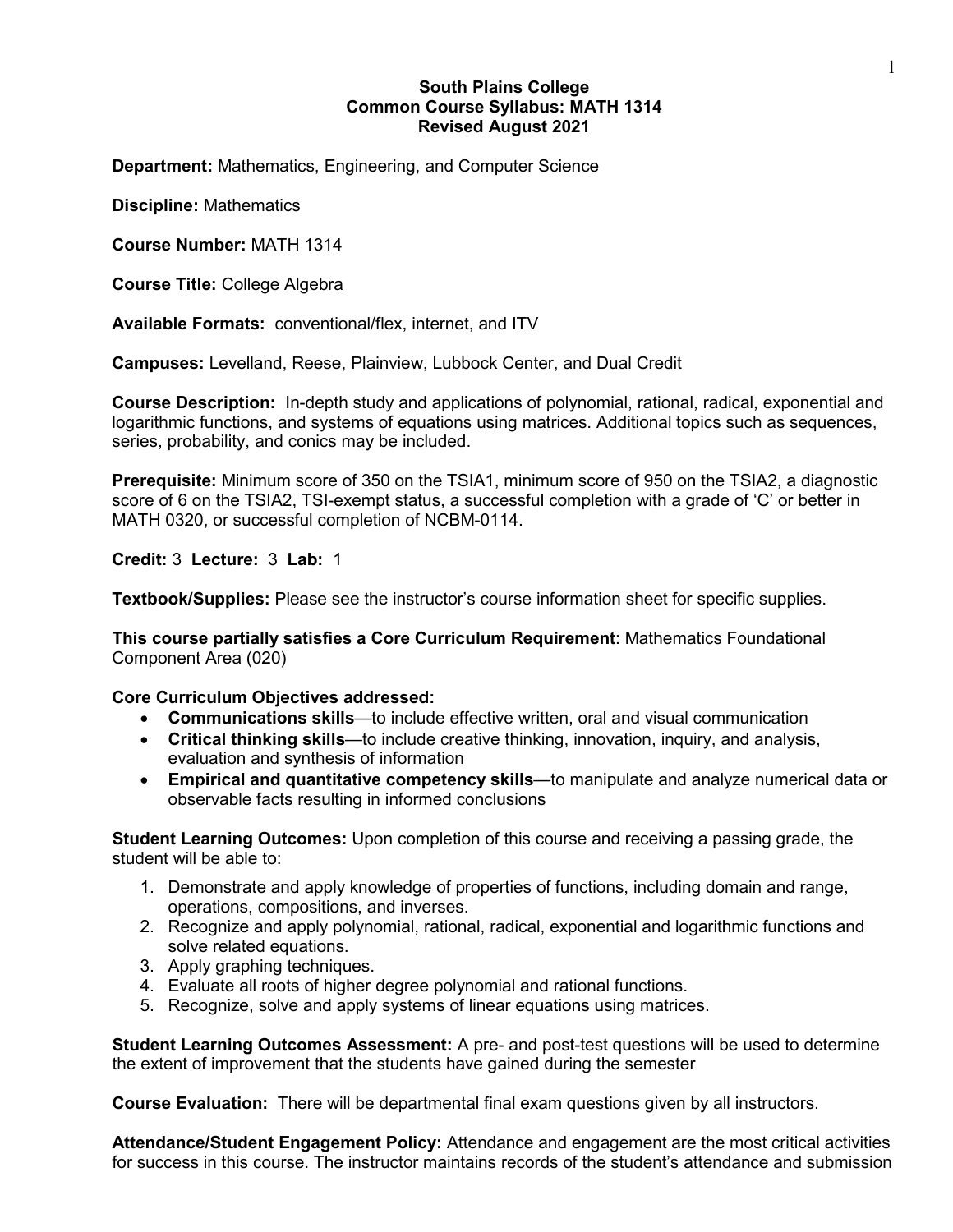of assignments throughout the semester. The student is expected to attend at least eighty percent (80%) of the **total** class meetings **and** submit at least eighty percent (80%) of the **total** class assignments to have the best chance of success. If the student fails to meet these minimum requirements, the instructor may remove the student from the class with an X, upon their discretion, to help the student from harming their GPA. If the student cannot receive an X, the instructor will assign an F.

Plagiarism violations include, but are not limited to, the following:

- 1. Turning in a paper that has been purchased, borrowed, or downloaded from another student, an online term paper site, or a mail order term paper mill;
- 2. Cutting and pasting together information from books, articles, other papers, or online sites without providing proper documentation;
- 3. Using direct quotations (three or more words) from a source without showing them to be direct quotations and citing them; or
- 4. Missing in-text citations.

Cheating violations include, but are not limited to, the following:

- 1. Obtaining an examination by stealing or collusion;
- 2. Discovering the content of an examination before it is given;
- 3. Using an unauthorized source of information (notes, textbook, text messaging, internet, apps) during an examination, quiz, or homework assignment;
- 4. Entering an office or building to obtain an unfair advantage;
- 5. Taking an examination for another;
- 6. Altering grade records;
- 7. Copying another's work during an examination or on a homework assignment;
- 8. Rewriting another student's work in Peer Editing so that the writing is no longer the original student's;
- 9. Taking pictures of a test, test answers, or someone else's paper.

**COVID:** It is the policy of South Plains College that as a condition of on-campus enrollment, all students are required to engage in safe behaviors to avoid the spread of COVID-19 in the SPC community. There will be no requirement for face coverings at any location on any South Plains College campus or classroom. Faculty, staff, or students may continue to wear a mask voluntarily, but there will be no requirements for face coverings in any circumstance. If you are experiencing any of the following symptoms please do not attend class and either seek medical attention or get tested for COVID-19.

Cough, shortness of breath, difficulty breathing

Fever or chills

• Vomiting or diarrhea

Muscles or body aches

- 
- New loss of taste and smell

Please also notify DeEtte Edens, BSN, RN, Associate Director of Health & Wellness, at [dedens@southplainscollege.edu](mailto:dedens@southplainscollege.edu) or 806-716-2376.

**Student Code of Conduct Policy**: Any successful learning experience requires mutual respect on the part of the student and the instructor. Neither instructor nor student should be subject to others' behavior that is rude, disruptive, intimidating, aggressive, or demeaning**.** Student conduct that disrupts the learning process or is deemed disrespectful or threatening shall not be tolerated and may lead to disciplinary action and/or removal from class.

**Diversity Statement:** In this class, the teacher will establish and support an environment that values and nurtures individual and group differences and encourages engagement and interaction. Understanding and respecting multiple experiences and perspectives will serve to challenge and stimulate all of us to learn about others, about the larger world and about ourselves. By promoting diversity and intellectual exchange, we will not only mirror society as it is, but also model society as it should and can be.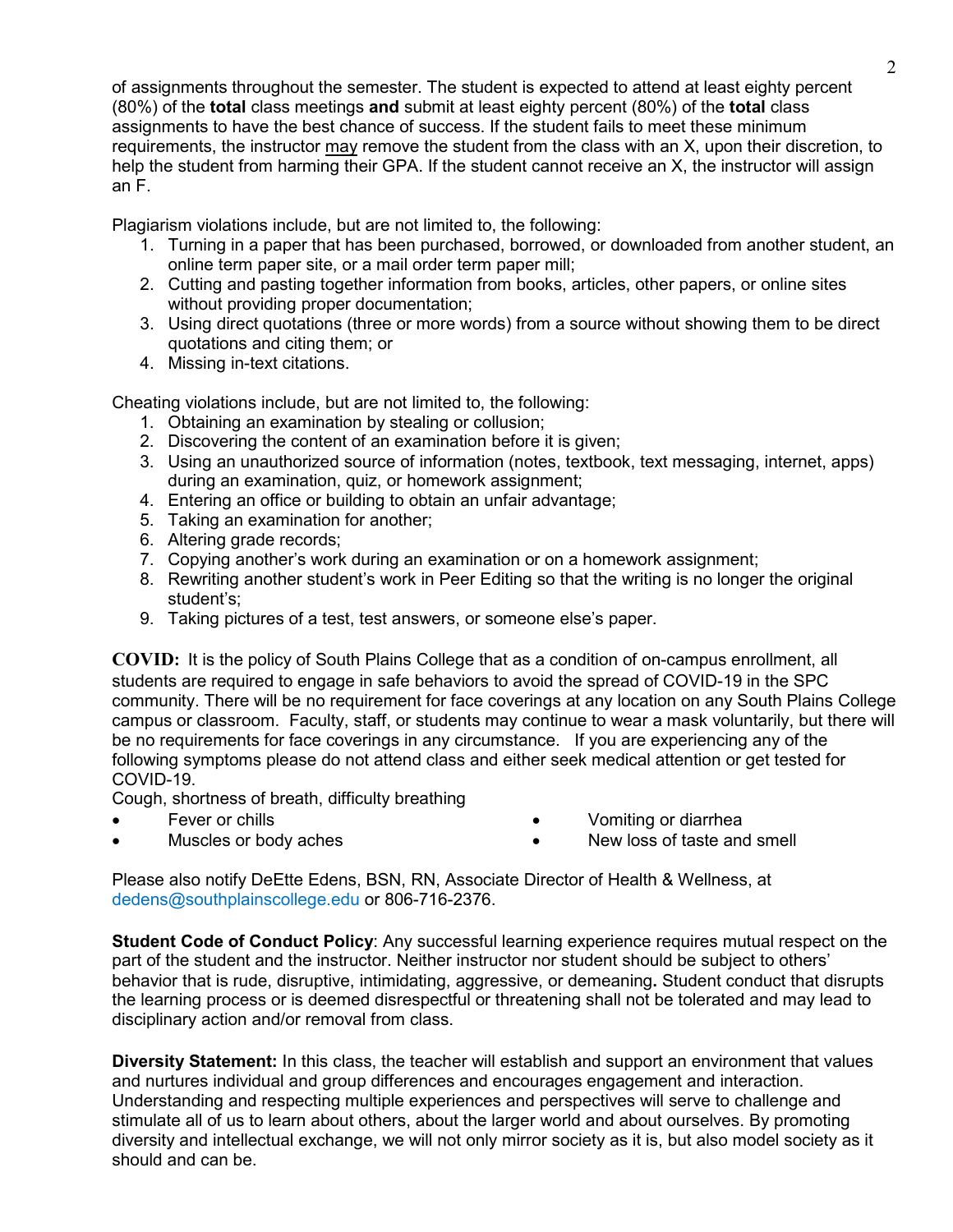**Disability Statement:** Students with disabilities, including but not limited to physical, psychiatric, or learning disabilities, who wish to request accommodations in this class should notify the Disability Services Office early in the semester so that the appropriate arrangements may be made. In accordance with federal law, a student requesting accommodations must provide acceptable documentation of his/her disability to the Disability Services Office. For more information, call or visit the Disability Services Office at Levelland (Student Health & Wellness Office) 806-716-2577, Reese Center (Building 8) 806-716-4675, or Plainview Center (Main Office) 806-716-4302 or 806-296-9611.

**Nondiscrimination Policy:** South Plains College does not discriminate on the basis of race, color, national origin, sex, disability or age in its programs and activities. The following person has been designated to handle inquiries regarding the non-discrimination policies: Vice President for Student Affairs, South Plains College, 1401 College Avenue, Box 5, Levelland, TX 79336. Phone number 806- 716-2360.

**Title IX Pregnancy Accommodations Statement:** If you are pregnant, or have given birth within six months, Under Title IX you have a right to reasonable accommodations to help continue your education. To [activate](http://www.southplainscollege.edu/employees/manualshandbooks/facultyhandbook/sec4.php) accommodations you must submit a Title IX pregnancy accommodations request, along with specific medical documentation, to the Director of Health and Wellness. Once approved, notification will be sent to the student and instructors. It is the student's responsibility to work with the instructor to arrange accommodations. Contact the Director of Health and Wellness at 806- 716-2362 or [email](http://www.southplainscollege.edu/employees/manualshandbooks/facultyhandbook/sec4.php) [cgilster@southplainscollege.edu](mailto:cgilster@southplainscollege.edu) for assistance.

**Campus Concealed Carry**: Texas Senate Bill - 11 (Government Code 411.2031, et al.) authorizes the carrying of a concealed handgun in South Plains College buildings only by persons who have been issued and are in possession of a Texas License to Carry a Handgun. Qualified law enforcement officers or those who are otherwise authorized to carry a concealed handgun in the State of Texas are also permitted to do so. Pursuant to Penal Code (PC) 46.035 and South Plains College policy, license holders may not carry a concealed handgun in restricted locations. For a list of locations and Frequently Asked Questions, please refer to the Campus Carry page

at: <http://www.southplainscollege.edu/campuscarry.php>

Pursuant to PC 46.035, the open carrying of handguns is prohibited on all South Plains College campuses. Report violations to the College Police Department at 806-716-2396 or 9-1-1.

**SPC Bookstore Price Match Guarantee Policy:** If you find a lower price on a textbook, the South Plains College bookstore will match that price. The difference will be given to the student on a bookstore gift certificate! The gift certificate can be spent on anything in the store.

If students have already purchased textbooks and then find a better price later, the South Plains College bookstore will price match through the first week of the semester. The student must have a copy of the receipt and the book has to be in stock at the competition at the time of the price match.

The South Plains College bookstore will happily price match BN.com & books on Amazon noted as *ships from and sold by Amazon.com*. Online marketplaces such as *Other Sellers* on Amazon, Amazon's Warehouse Deals, *fulfilled by* Amazon, BN.com Marketplace, and peer-to-peer pricing are not eligible. They will price match the exact textbook, in the same edition and format, including all accompanying materials, like workbooks and CDs.

A textbook is only eligible for price match if it is in stock on a competitor's website at time of the price match request. Additional membership discounts and offers cannot be applied to the student's refund.

Price matching is only available on in-store purchases. Digital books, access codes sold via publisher sites, rentals and special orders are not eligible. Only one price match per title per customer is allowed.

Note: The instructor reserves the right to modify the course syllabus and policies, as well as notify students of any changes, at any point during the semester.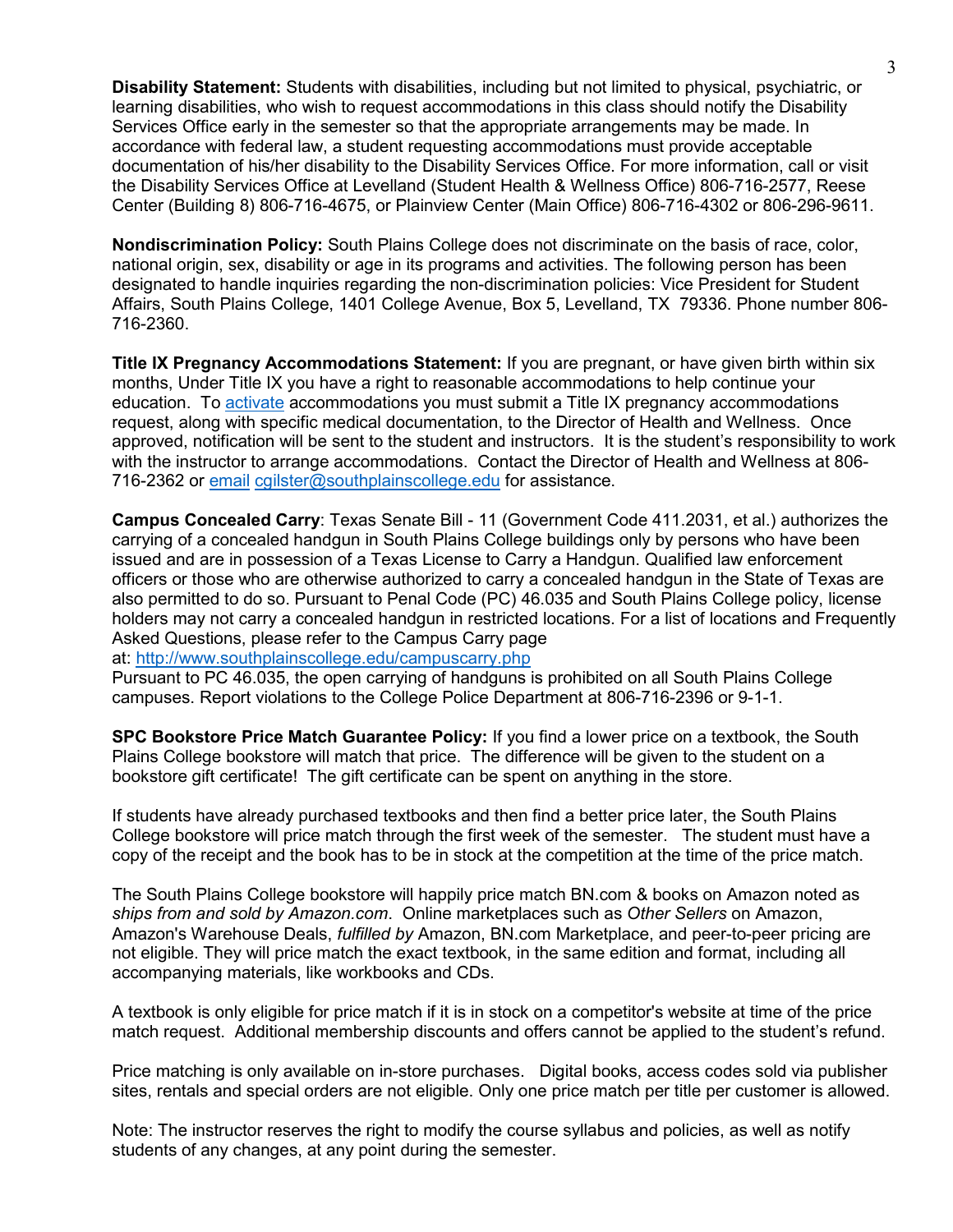## **College Algebra Math 1314.342 MW 2:45 – 4:00 Instructor Information – Fall 2021**

| Instructor: | Gina Becker, BSE, M Ed         | <b>Phone:</b> | 806.716.4684 |
|-------------|--------------------------------|---------------|--------------|
| Email:      | gbecker@southplainscollege.edu | Office:       | Reese 223D   |

**Office Hours:** Virtual Office Hours are available through Blackboard Collaborate. Email to request an appointment. Instructor will also be available before and after class time.

**Textbook:** A textbook is not required for this course.

**Required Materials:** Computer access, printer, webcam, pencils, paper, straightedge, and graph paper (available to print from Blackboard). A scientific or graphing calculator may be used in this course, with the exception of these calculators: **TI-Nspire, TI-89, and TI-92.**

**Blackboard:** Blackboard is an online course management system. For technical support, call 806.716.2180 or email [blackboard@southplainscollege.edu](mailto:blackboard@southplainscollege.edu)

**Attendance Policy:** Attendance and engagement are the most critical activities for success in this course. The instructor maintains records of the student's attendance and submission of assignments throughout the semester. The student is expected to attend at least eighty percent (80%) of the total class meetings (no more than 6 absences) and submit at least eighty percent (80%) of the total class assignments (no more than 9 zeroes) to have the best chance of success. If the student fails to meet these minimum requirements, the instructor may remove the student from the class with an X, upon their discretion, to help the student from harming their GPA. If the student cannot receive an X, the instructor will assign an F.

**Course Expectations:** Attend class, be on time (missing part of class counts as an absence), have the previous homework assignment completed before the next class meeting, and be prepared to participate. Turn off and put away all electronic devices when you enter the classroom and keep off for the duration of the class.

**Communication:** Any questions or comments should be sent using SPC email. The instructor will do her best to respond to your email within 24 hours of receipt.Any email sent on a weekend may not be answered until Monday.

#### **Assignments and Grading:**

Homework assignments will be assigned on Wednesday and will be due on the following Wednesday at class time. You will scan and upload your completed homework into Gradescope on or before the due date. Each homework assignment is worth 0.3 points.

Quizzes will be given weekly on non-exam weeks and **no makeup quizzes will be offered**. To receive credit, all work for each problem must be shown. Each quiz is worth 4 points. Missing a quiz will result in 0 points for that quiz.

Exams will cover material from previous sections. Four exams and the comprehensive final exam will be worth 20 points each.

Your final point value will determine your letter grade for this class and will be determined by the following scale: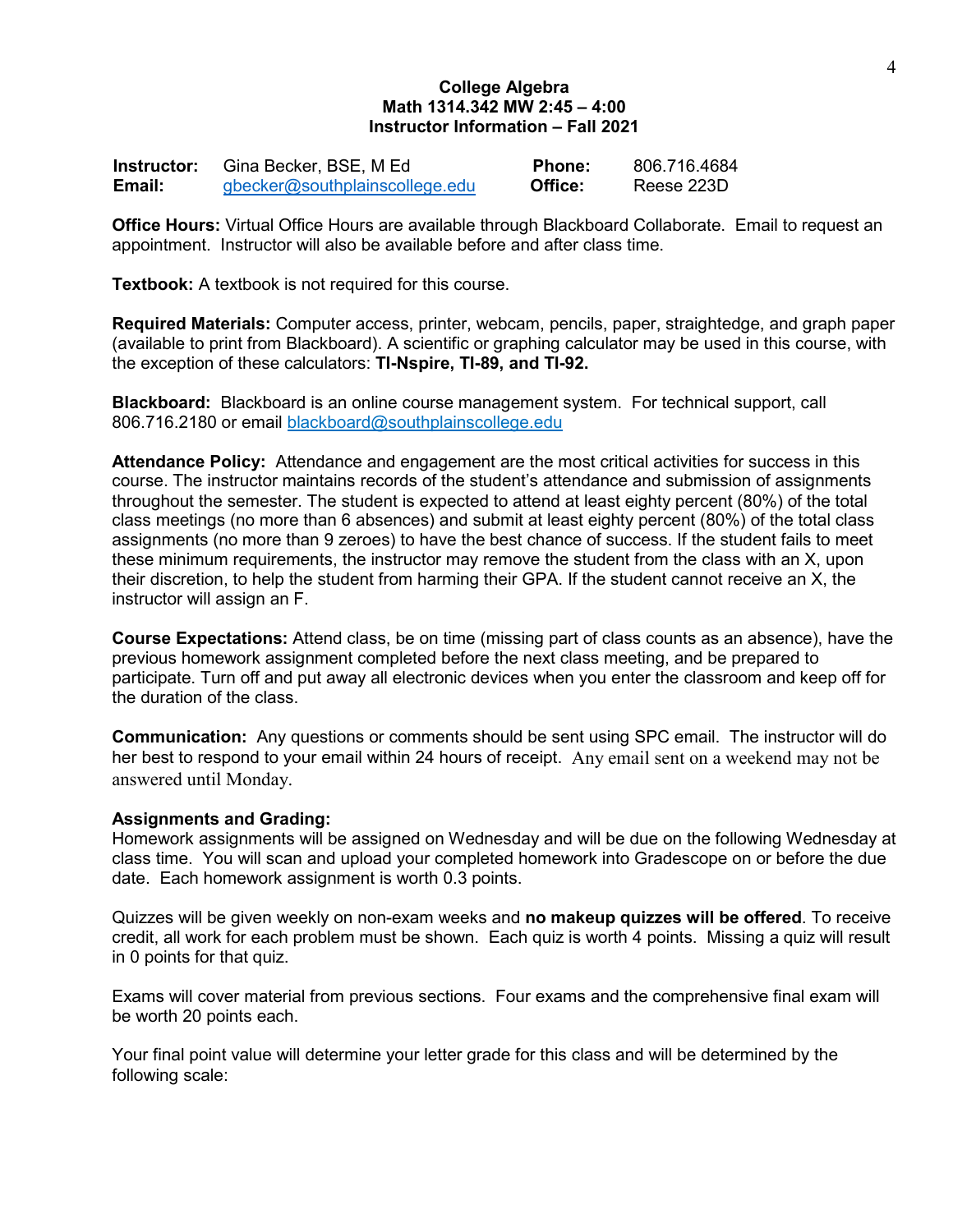| A - 90-100  | Homework   |            |
|-------------|------------|------------|
| B - 80-89   | Quizzes    | 32         |
| $C - 70-79$ | Exams      | 40         |
| D - 60-69   | Final Exam | 20         |
| $F - 0.59$  | Total      | 100 points |

If you are unable to attend class due to extenuating circumstances and you receive permission to join class through Collaborate, you must turn on your camera and your microphone.